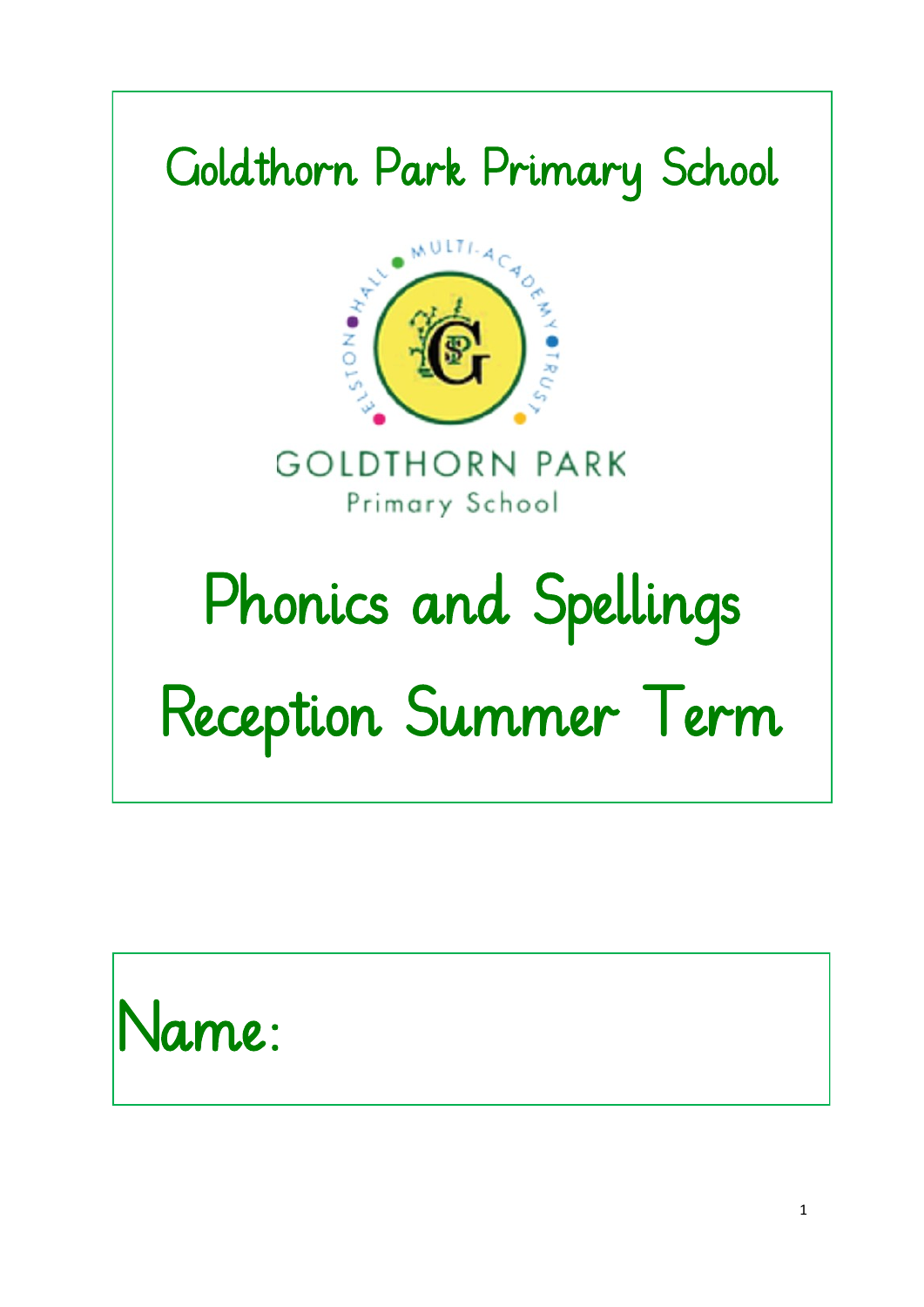

| er  | ar  | <b>OW</b> |
|-----|-----|-----------|
| air | ear | igh       |
| ur  | ure |           |

Practise listening, saying and recognising these phonemes.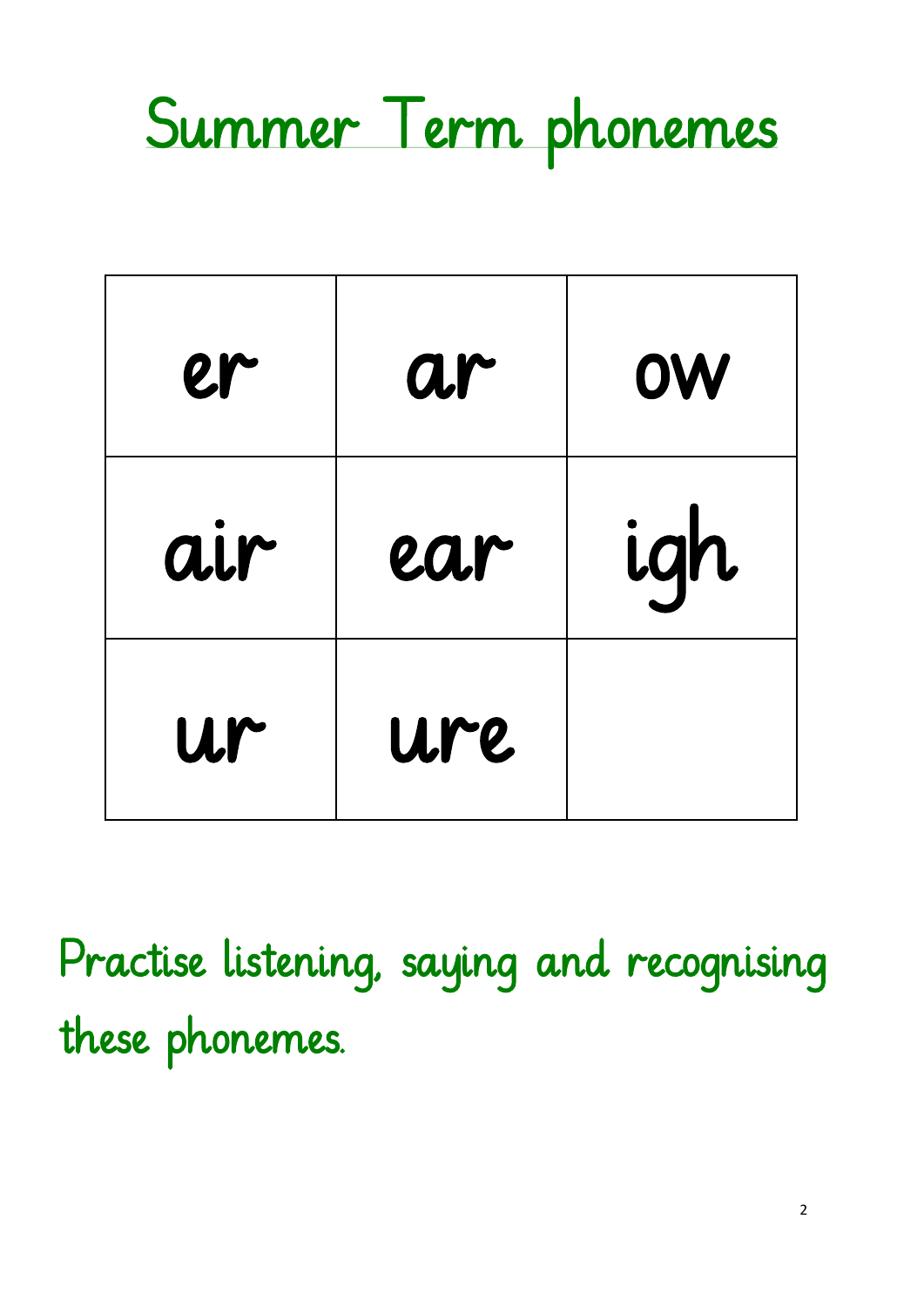## Practise saying and forming these phonemes.

| $er$  er      |  |
|---------------|--|
| $ar\vert$ år  |  |
| <b>OW</b> Ö'W |  |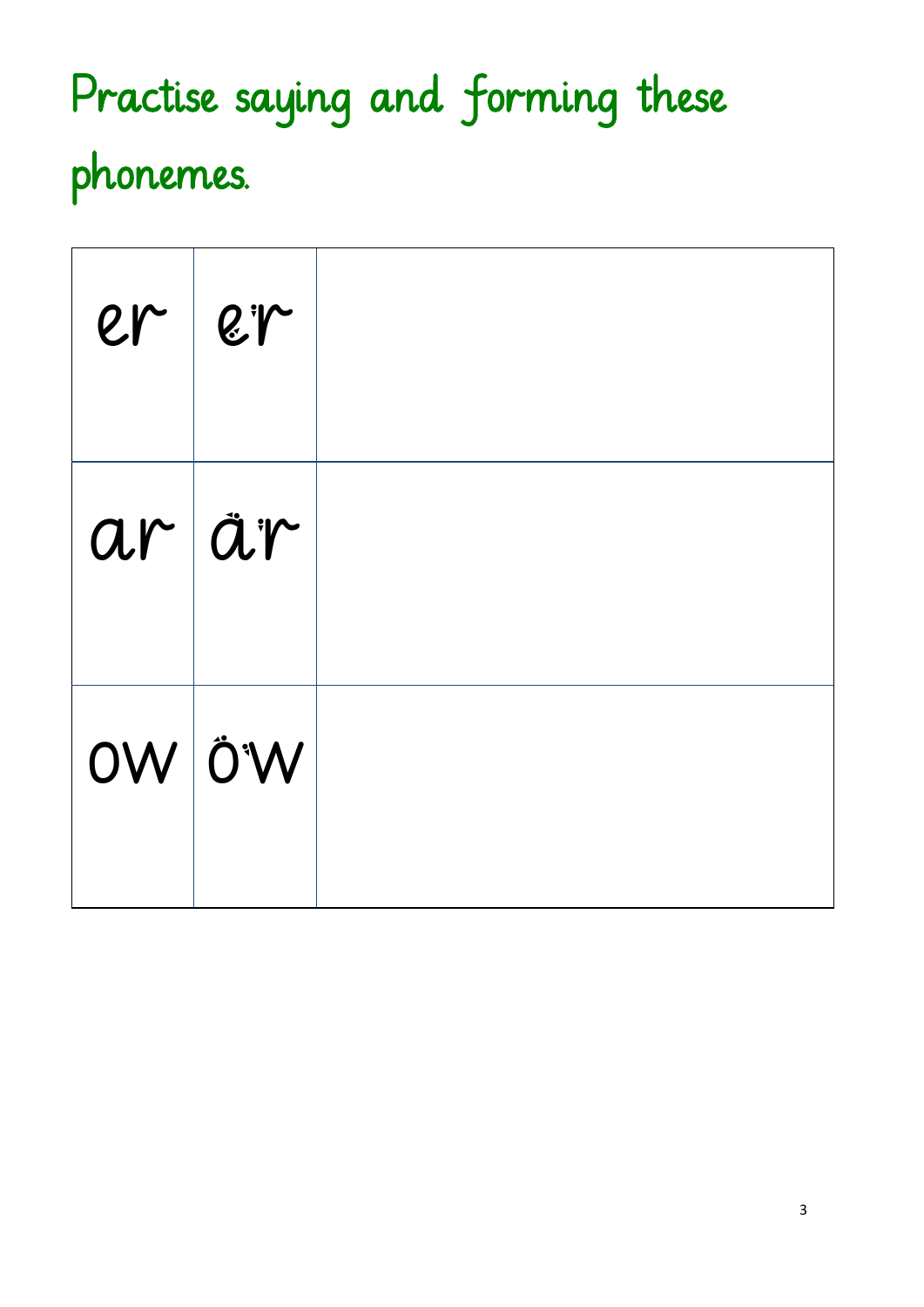### What is the initial phoneme? Can you think of any other items?

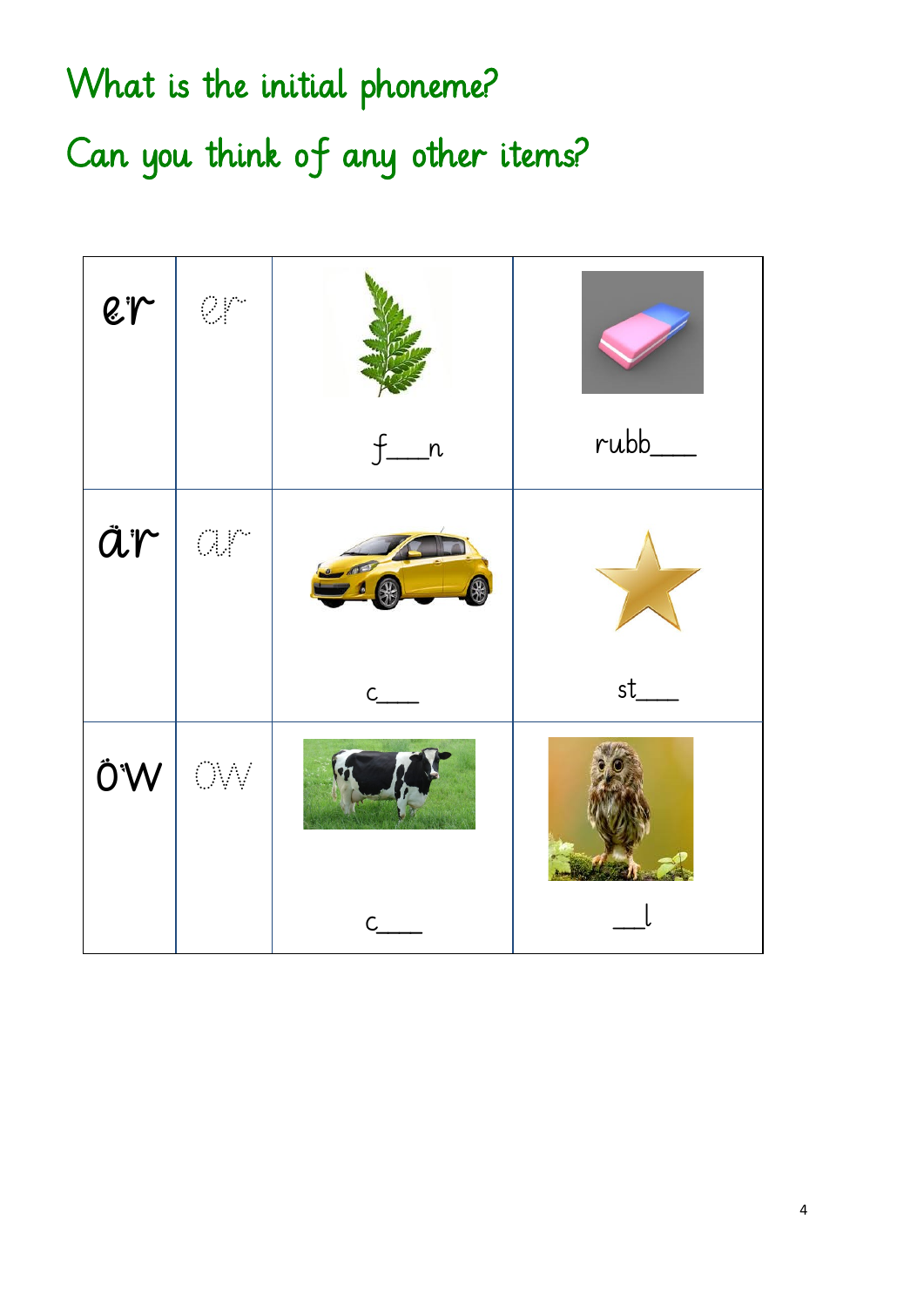Can you say the phonemes in the word? Blend the phonemes to read the words.

| her        | tern       | rubber |
|------------|------------|--------|
| car        | star       | part   |
| <b>WOW</b> | <b>COW</b> | now    |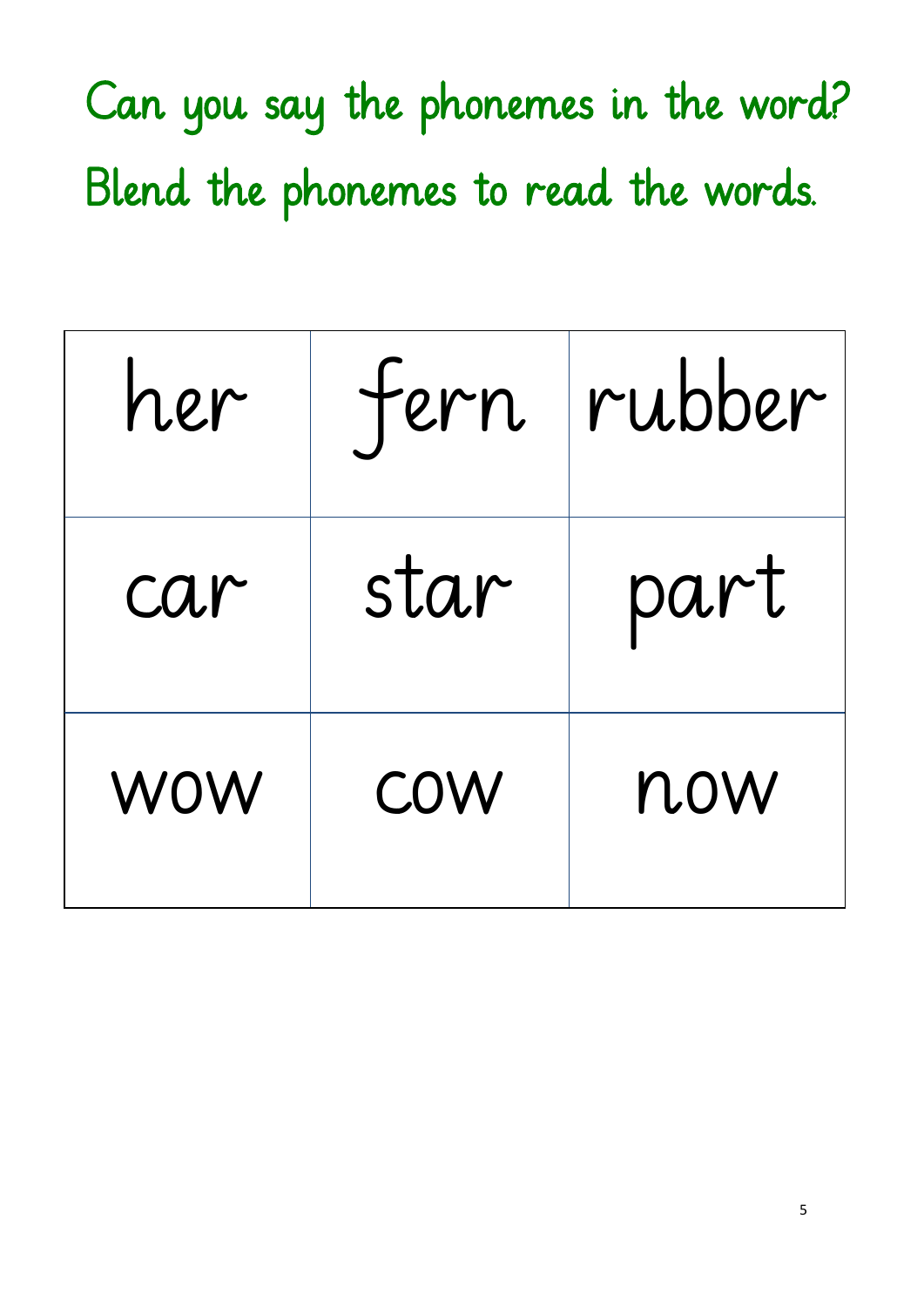Practise saying and forming these phonemes.

| air air  |  |
|----------|--|
| earlear  |  |
| igh tigh |  |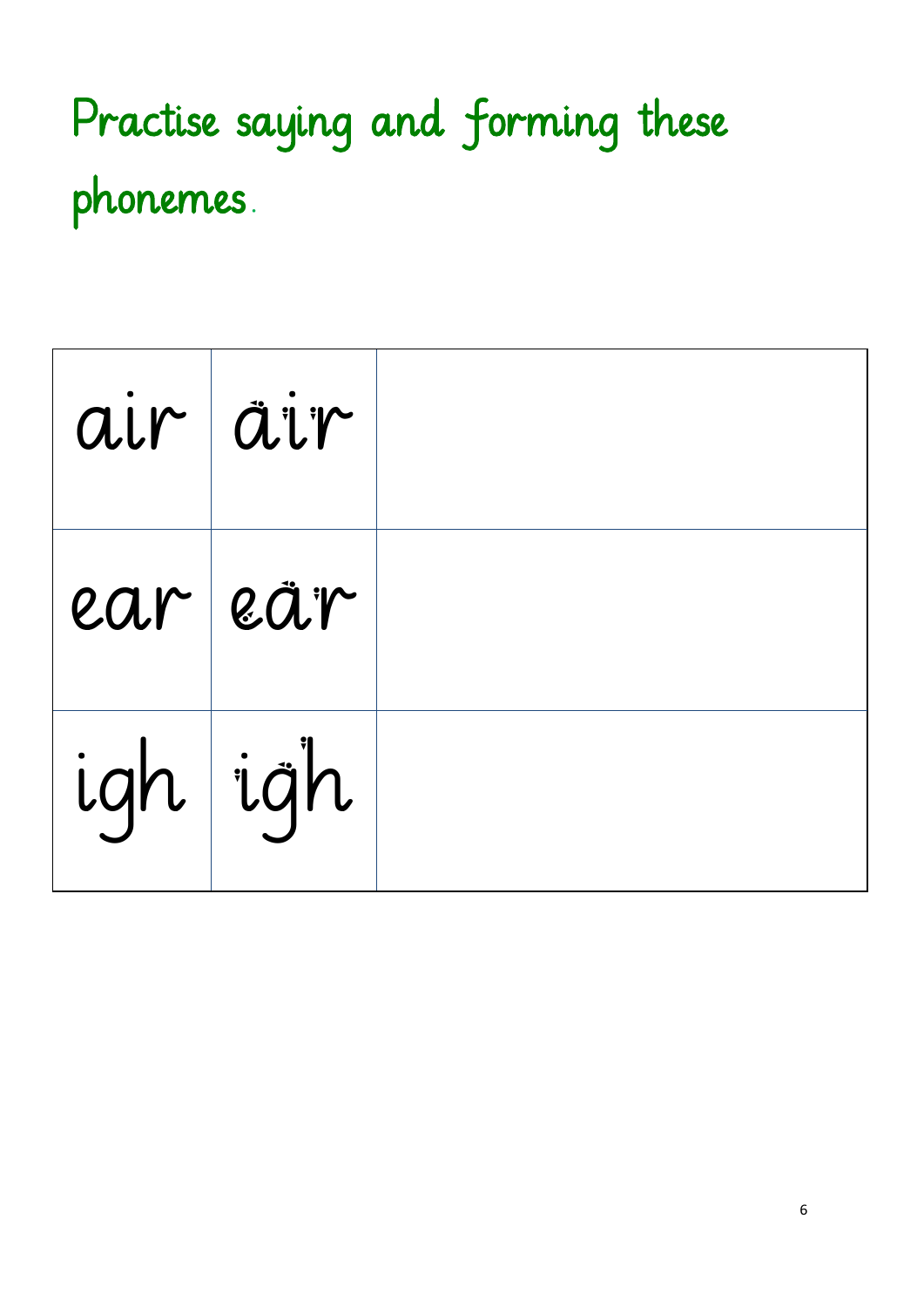## What is the initial phoneme? Can you think of any other items?

| air | air        | st_<br>S                                 | $ch$ __ |
|-----|------------|------------------------------------------|---------|
| ear | <b>car</b> | $\overline{\mathcal{d}}$<br>$\mathsf{b}$ |         |
| igh |            | $n_{-}$                                  |         |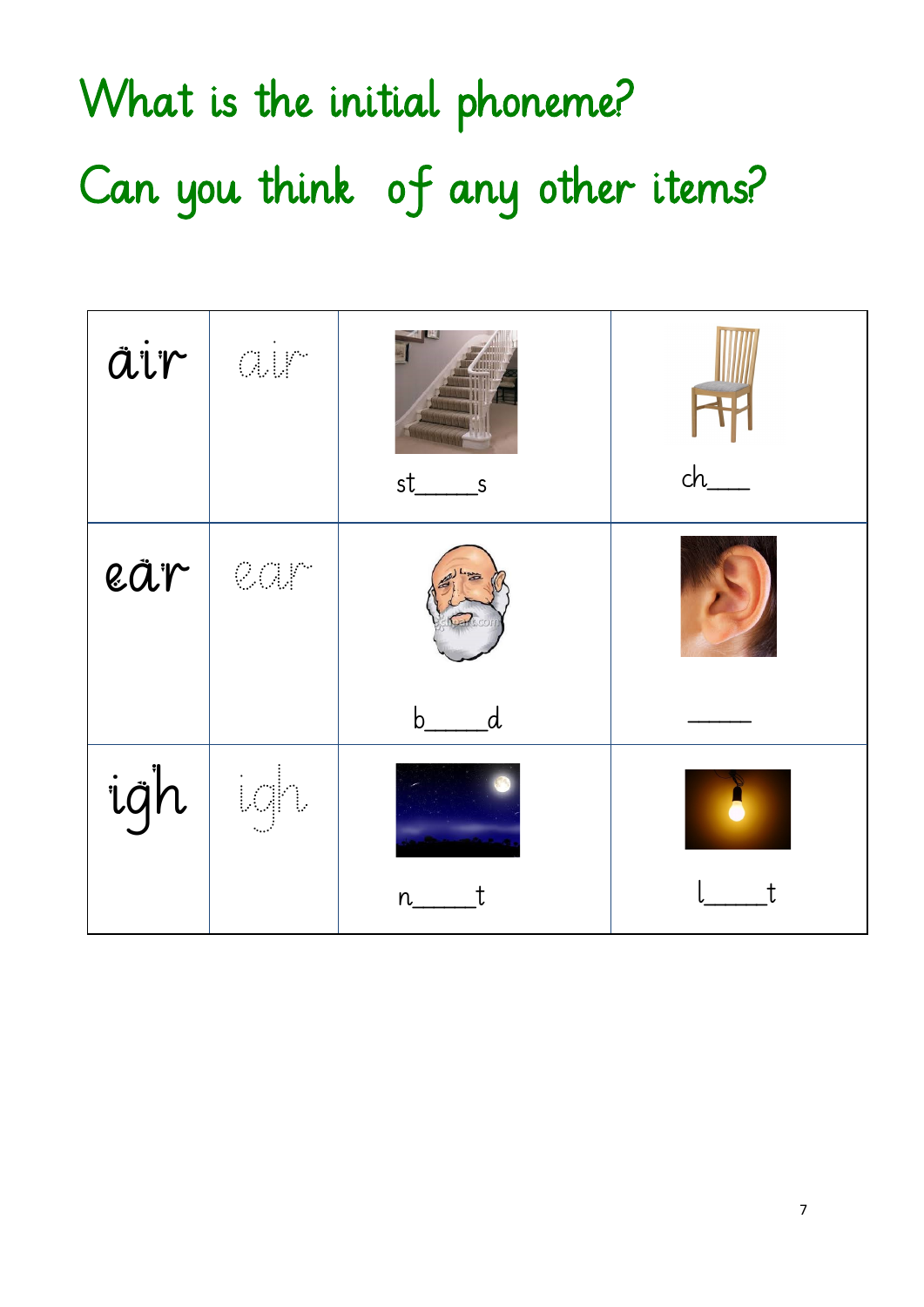Can you say the phonemes in the word? Blend the phonemes to read the words.

| stair | fair          | pair |
|-------|---------------|------|
| beard | ear           | near |
| night | sight   light |      |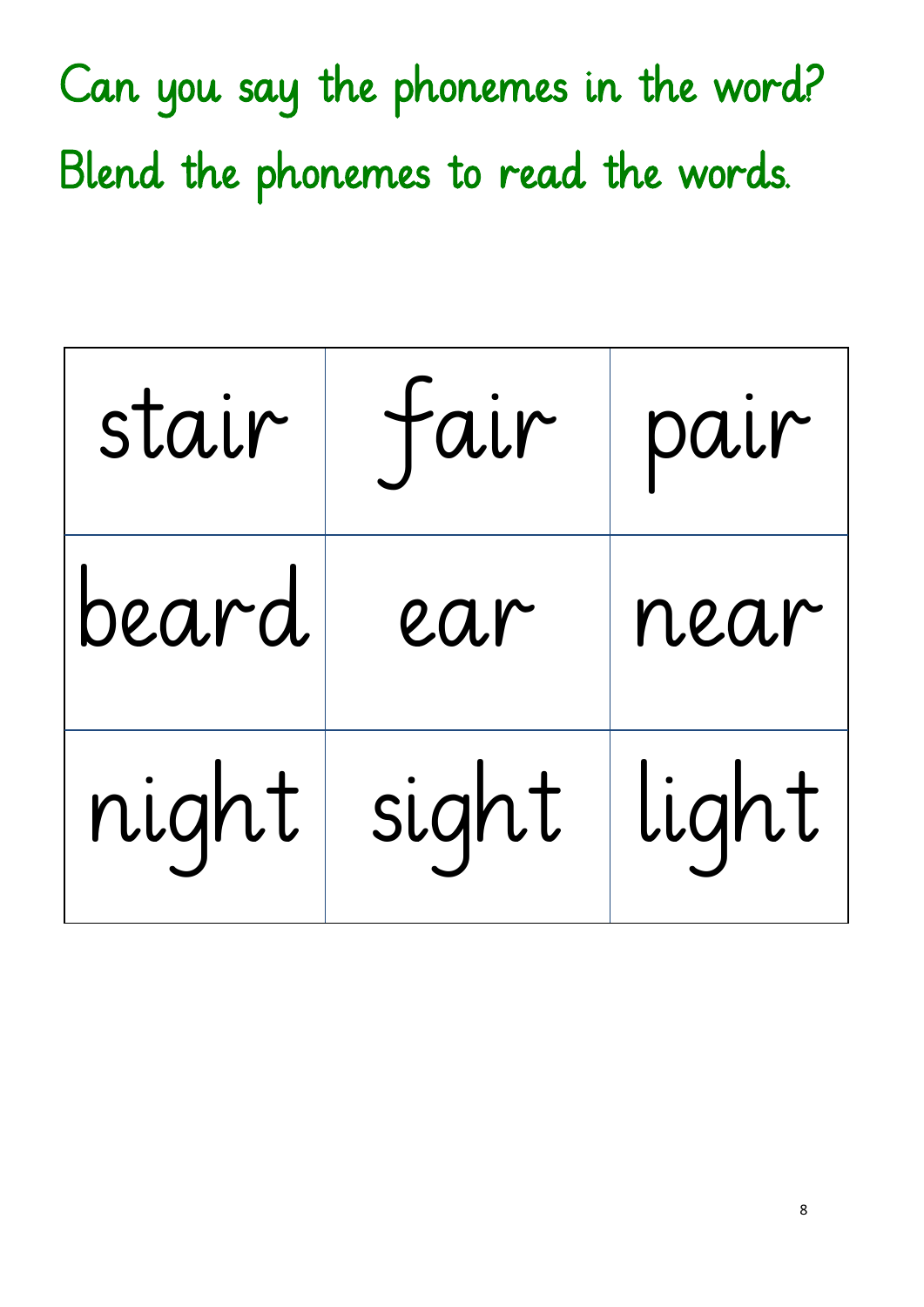## Practise saying and forming these phonemes

| $ur$ $ur$ |  |
|-----------|--|
| Ure ure   |  |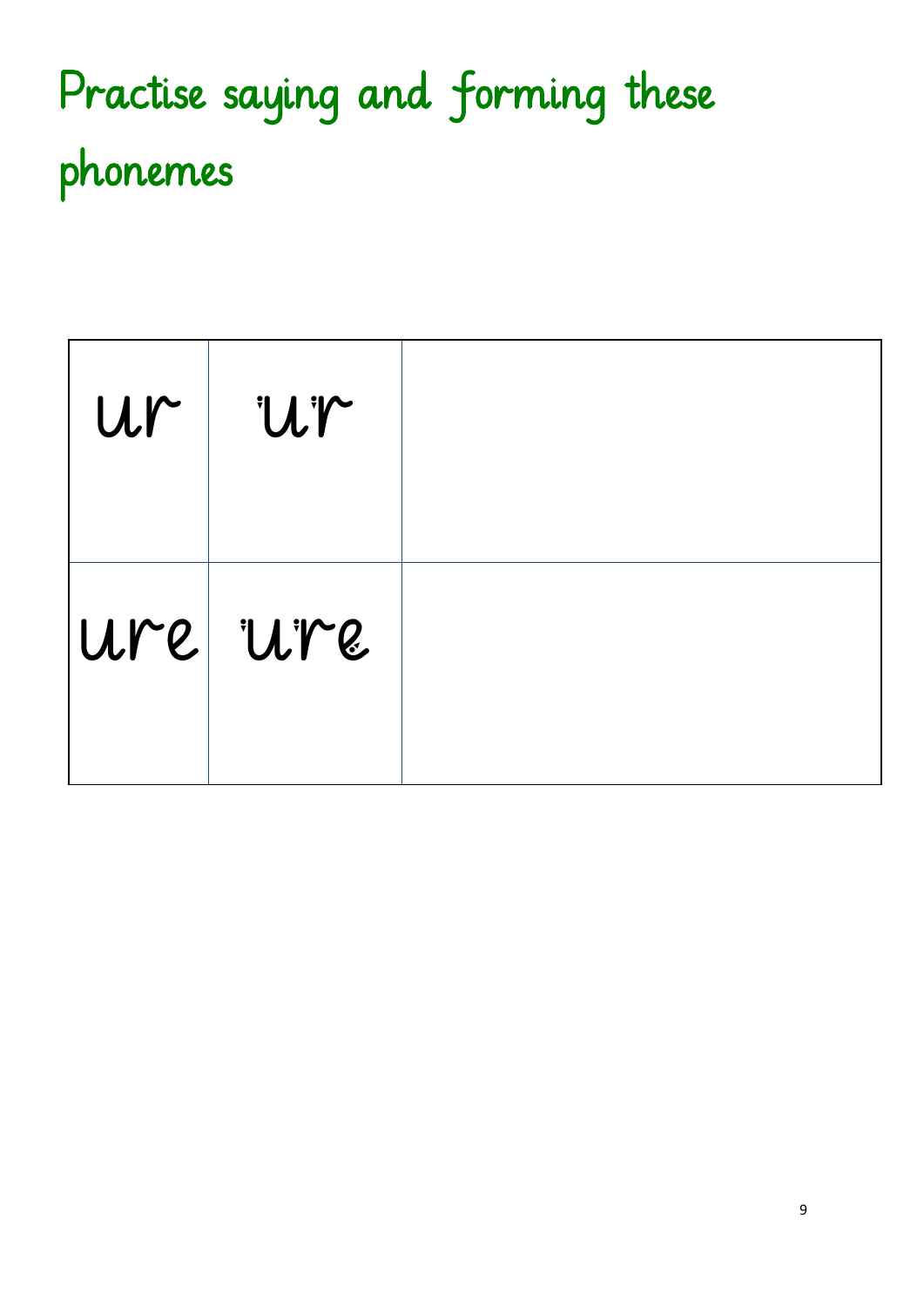## What is the initial phoneme? Can you think of any other items?

| Ur  | <b>ULLE</b>  |                          |                                   |
|-----|--------------|--------------------------|-----------------------------------|
|     |              |                          | $\overline{\phantom{a}}$ ch<br>ch |
| Ure | <b>ULLER</b> | cure                     | lure                              |
|     |              | <b>CULM</b> <sup>2</sup> | <b>Lune</b>                       |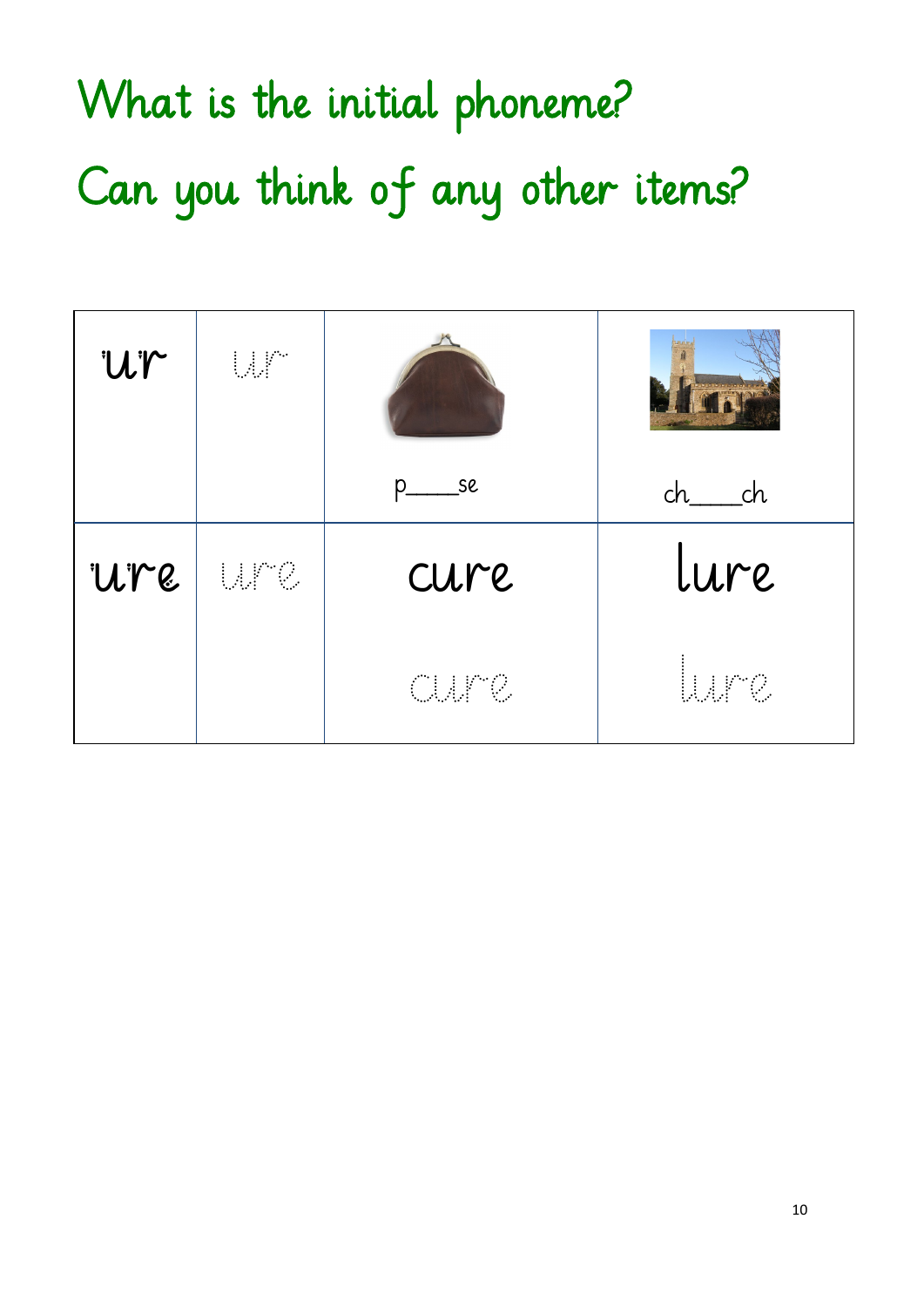Can you say the phonemes in the word? Blend the phonemes to read the words.

|      | fur church burn |        |
|------|-----------------|--------|
| sure | pure            | secure |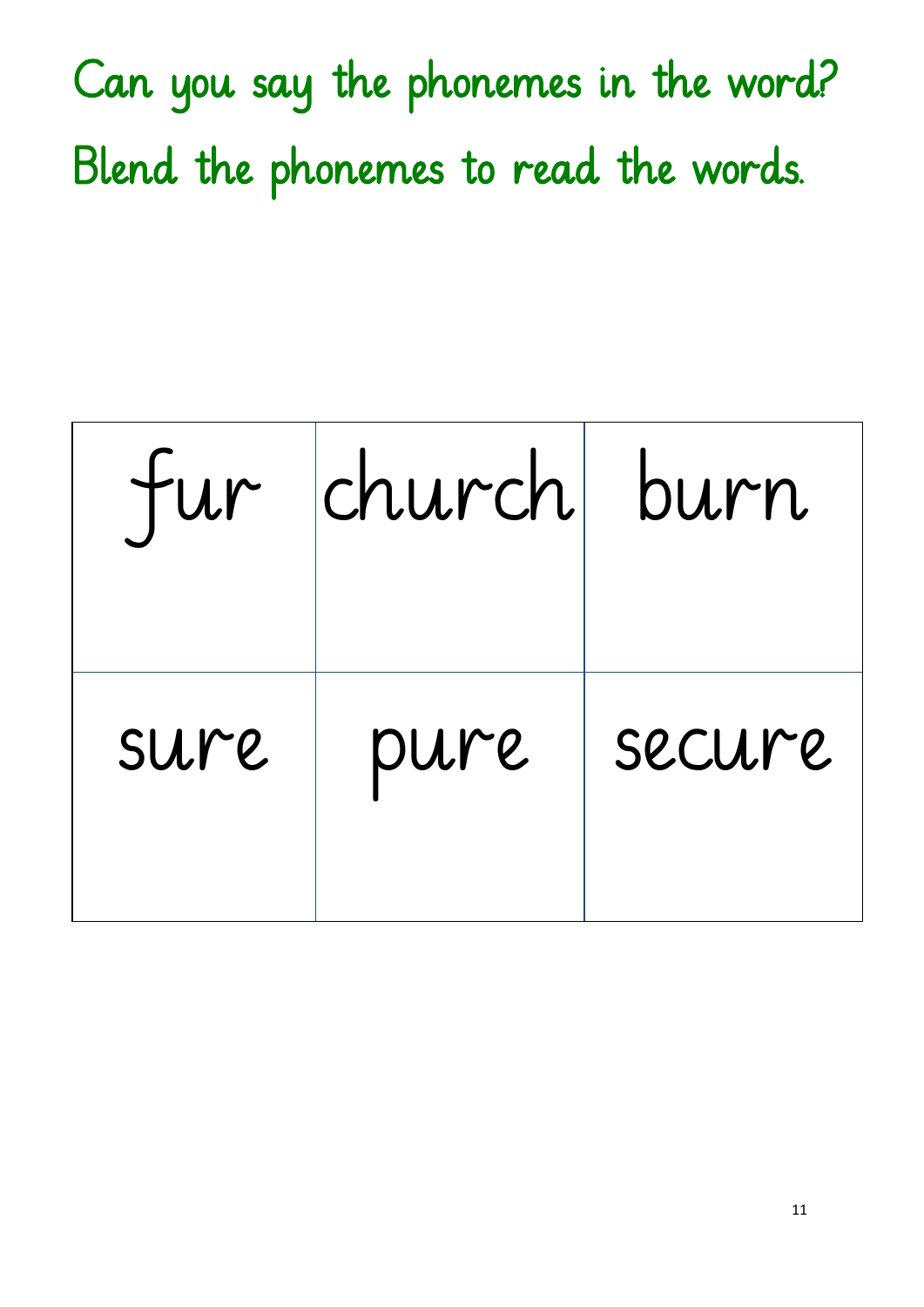| Common exception words             |       |  |
|------------------------------------|-------|--|
| Can you read these words by sight? |       |  |
| are                                | down  |  |
| now                                | some  |  |
| one                                | said  |  |
| come                               | when  |  |
| have                               | there |  |
| out                                | like  |  |
| little                             | our   |  |